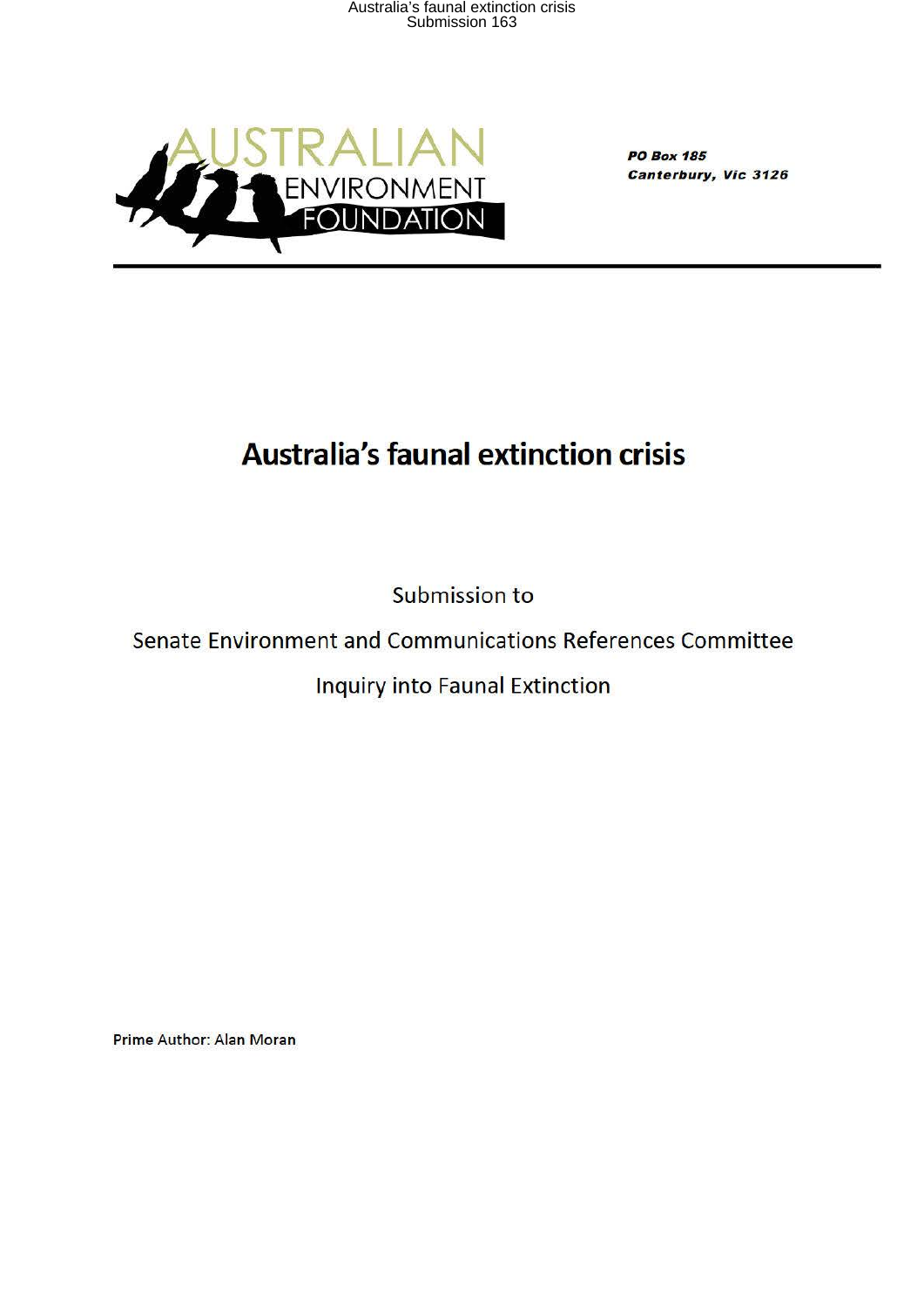#### **ABOUT THE AUSTRALIAN ENVIRONMENT FOUNDATION**

The Australian Environment Foundation (AEF) is a not-for-profit, membershipbased environmental organisation that has no political affiliations. It is dedicated to informing and educating Australians about environmental issues and solutions to environmental problems that enhance the wellbeing of all Australians and preserve the rule of law, property rights and the freedoms of the individual on which that wellbeing is based.

The Foundation takes an evidence-based, solution-focused approach to environmental issues. In this respect we support the great  $19<sup>th</sup>$  Century biologist, Thomas Henry Huxley, who said, *'The deepest sin gaginst mankind is to believe things* without evidence'. The process by which the evidence is evaluated, however, has to be completely transparent, open to participation by all, rational, and rigorous—with a full and proper recognition of the inherent limits to knowledge in all centralised decisionmaking.

Many of the AEF's members are practical environmentalists  $-$  people who actively use and also care for the environment in their day-to-day lives. They appreciate that successful environmental protection and sustainable resource use are generally compatible. People are an integral part of the natural environment and provide the only means to protect and enhance it for the benefit of all.

For more information on the AEF please go to www.australianenvironment.org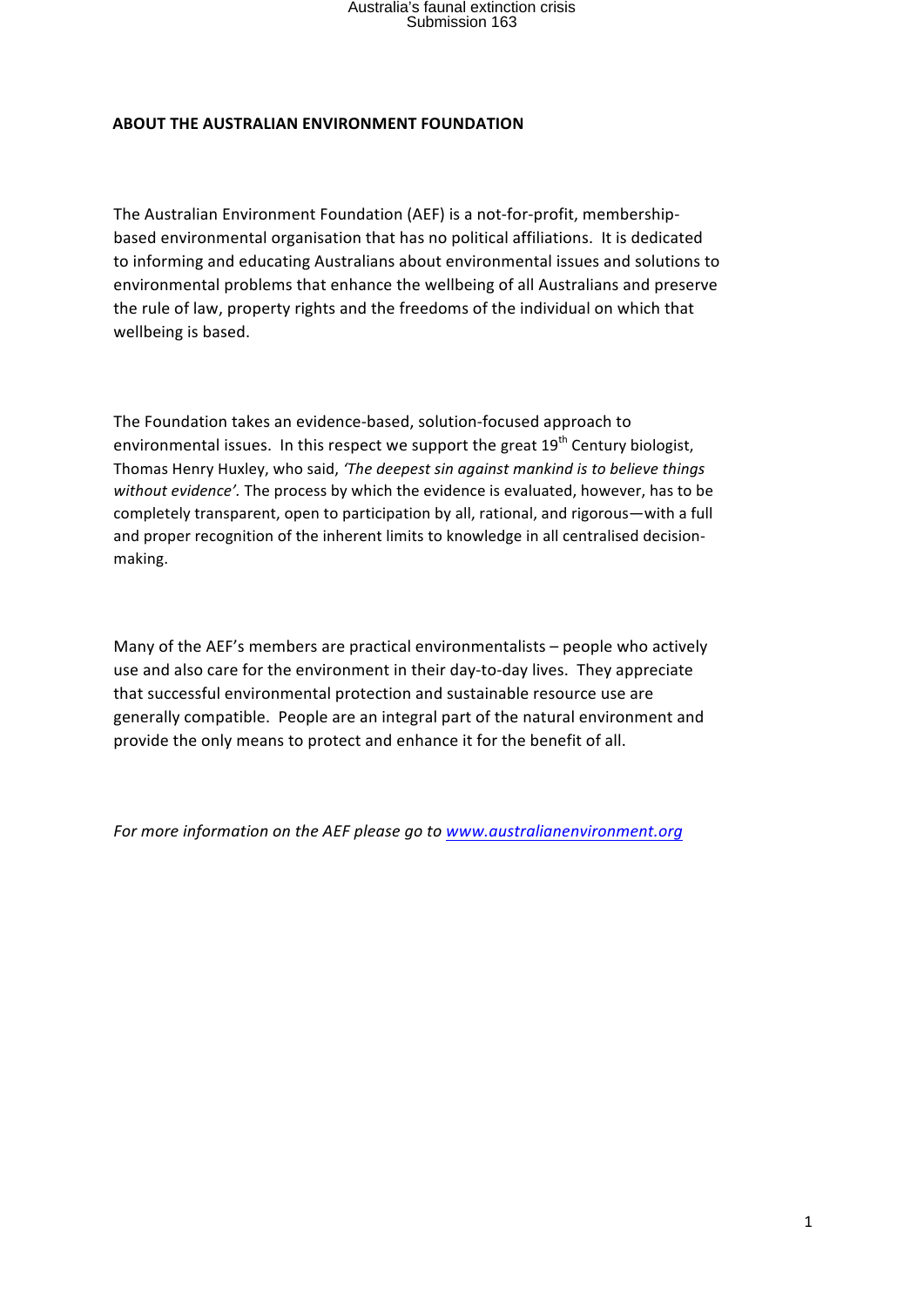#### **The Issue and Related Agenda**

<u> 1989 - Jan Samuel Barbara, margaret e</u>

Species preservation encompasses a number of different goals and, perhaps, some hidden objectives. Many see the goals of species preservation as extending beyond mankind's interests. Some confuse the issue of species preservation with such notions as animal rights, with these sometimes further broadened to encompass trees. Although wanton destruction and cruelty is to be avoided, this does not oblige man to afford equal treatment to other sentient beings.

The issue of species preservation arises in the context of two human activities: the production of goods and the production of services. The former include the important role that species diversity plays in disease eradication, and repairing and improving food yields. The latter recognises the beauty of species and the attraction of its diversity; wildlife, for example, is a major attraction of wilderness areas.

Some species we would wish to see made extinct under other than highly controlled circumstances. These include disease carrying bacillus, the tsetse fly and, at least in areas where human populations exist, those animals that would hunt and kill humans or cattle.

### **The Number of Species and the Extent of their Loss**

Wikipedia reports "More than 99 percent of all species, amounting to over five billion species that ever lived on Earth are estimated to be extinct. All species, including our own are on this basis some 99 per cent certain to become extinct at some stage.

Estimates on the number of Earth's current species range from 10 million to 14 million<sup>1</sup> of which about 1.2 million have been documented and over 86 percent have not yet been described<sup>2</sup>. More recently, in May 2016, scientists reported that 1 trillion species are estimated to be on Earth currently with only one-thousandth of one percent described<sup>3</sup>.

Species loss has occurred as a result of past climate changes which were far more abrupt than those even the most extreme forecasts suggest today. Five events each led to the loss of 50 per cent of species. 

 $1\overline{G}$ . Miller; Scott Spoolman (2012). Environmental Science – Biodiversity Is a Crucial Part of the Earth's Natural Capital. Cengage Learning. p. 62. ISBN 1-133-70787-4. Retrieved 2014-12-27.

<sup>2</sup> Mora, C.; Tittensor, D.P.; Adl, S.; Simpson, A.G.; Worm, B. (23 August 2011). "How many species are there on Earth and in the ocean?". PLOS Biology. 9: e1001127. doi:10.1371/journal.pbio.1001127. PMC 3160336 . PMID 21886479. 

 $3$  Staff (2 May 2016). "Researchers find that Earth may be home to 1 trillion species". National Science Foundation. Retrieved 6 May 2016.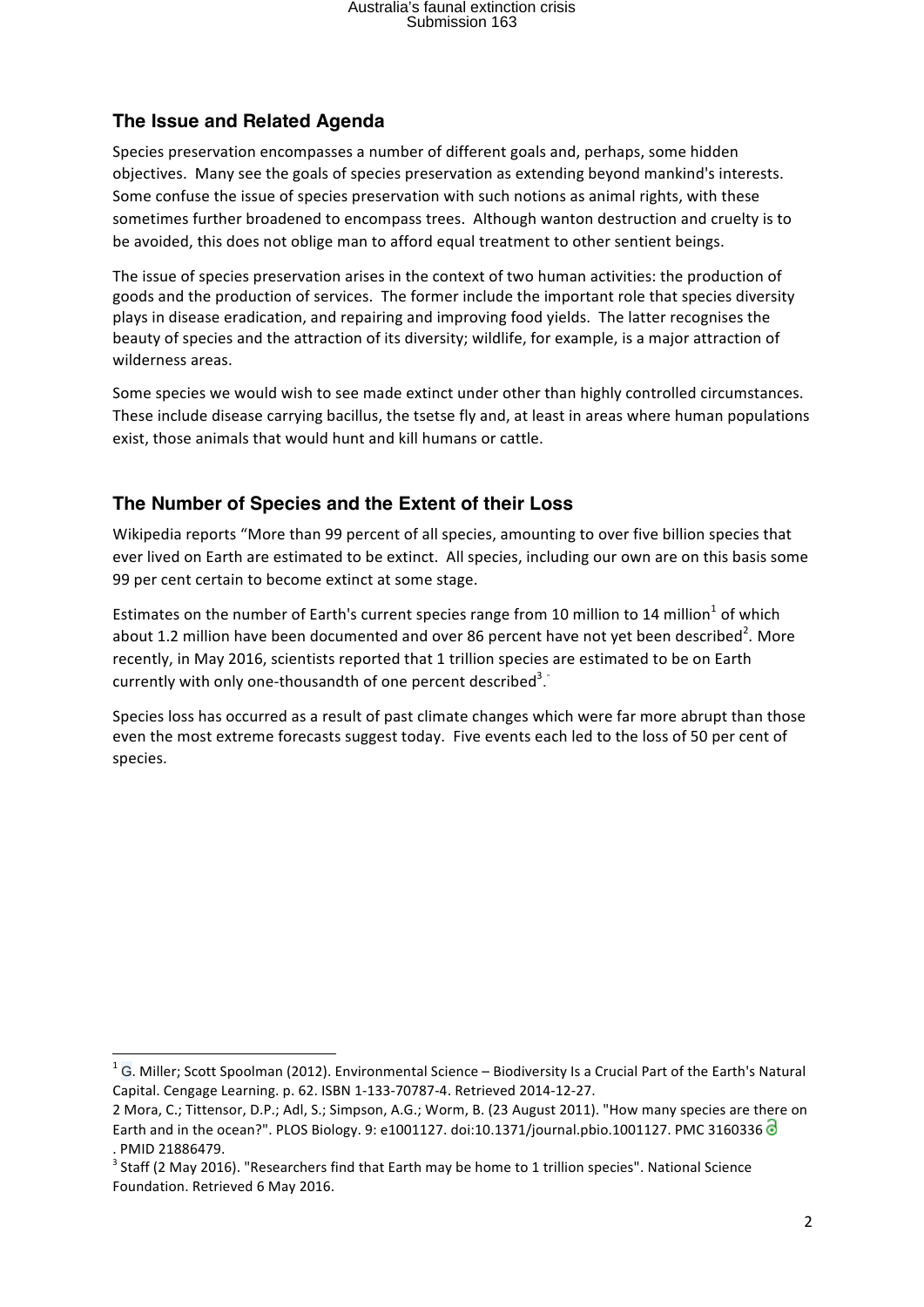

Source: https://www.learner.org/courses/envsci/unit/text.php?unit=9&secNum=6

In the more recent past, the species that have disappeared have largely been those in previously isolated ecosystems - over 80 per cent of North American extinctions have been in Hawaii or the southwest desert region. Moreover, Puerto Rico, where 90 per cent of the forest was destroyed then allowed to recover<sup>4</sup> (with little loss of species), demonstrates the resiliency of natural areas.

The environmentalist, Norman Myers<sup>5i</sup> estimated that about 1000 species per year were becoming extinct although the methodology used in arriving at that estimate is likely to overstate the true magnitude<sup>i6</sup>. This and other such estimates are based on projected loss of natural habitat (largely in the tropical forests) and observed diminution of species in remote locations following such losses.

These numbers are less than one thousandth of the numbers estimated to be occurring. Since the year 1500, globally roughly 80 mammal species have become extinct<sup>7</sup>. Australia's unique fauna has seen a species loss of 10% of its 273 terrestrial mammals, since European settlement brought agriculture and new predatory species. Twenty three of the IUCN Red Book's 80 species identified as extinct are from Australia. Almost all the other extinctions are also of species unique to a particular island like Madagascar.

The reasons given for the discrepancy is the transferral of Amazonia and other species-rich tropical forests from wilderness to farmland (or, in the view of many, to desert). But it is clear there are other factors at play. Not the least of these is the very definition of a species – which is not confined to an ability to breed within itself and the difficulty of identifying some species that are, naturally, rare. In this respect, decisions on some extinctions having been recorded are later reversed as recently has been recorded by the IUCN reporting the rediscovery of four South American amphibian species previously thought to be extinct.

If species are becoming extinct at the rate some biological scientists estimate, this represents both a dramatic break with the past and a puzzling irreconcilability between certainty and speculation.

<sup>4</sup> https://www.fs.fed.us/global/iitf/pubs/IITF\_gtr35.pdf

<sup>5</sup> Mayer N "The Exhausted Earth" Foreign Policy No 42 Spring 1981 p141-155

<sup>6</sup> see Harrington W and Fisher AC "Endangered Species" in "Natural Resource Policy" Ed Portnoy PR. John Hopkins, Baltimore 1982

 $^7$  Ceballos, G.; Ehrlich, A. H.; Ehrlich, P. R. (2015). The Annihilation of Nature: Human Extinction of Birds and Mammals. Baltimore, Maryland: Johns Hopkins University Press. ISBN 1421417189. "69"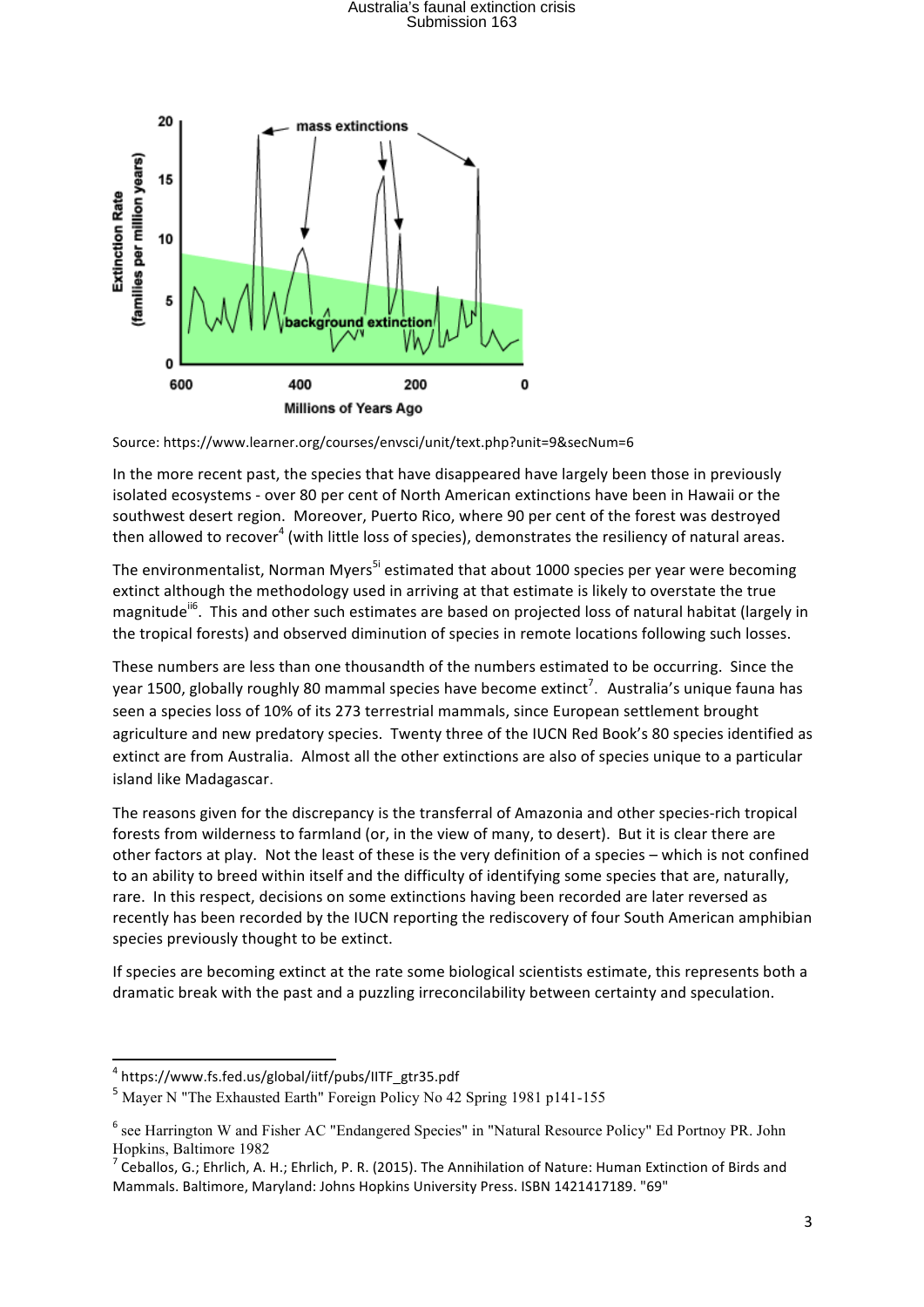Thus, in North America some 500 species (plant, animal and insect) are known to have become extinct during the last 500 years<sup>8</sup> compared to only 100 during the 3000 years of the last Ice Age<sup>9</sup>.

By the same token, the relatively small species loss during the last Ice Age indicates a greater resilience of species to climate change than is maintained by many of those promoting the notion of global warming. One plausible example of vulnerability is an Australian reptile, the Bartle Frere Cool-skink (*Techmarscincus jigurru*), a cold-adapted species found only on the summit of Queensland's tallest mountain, Mount Bartle Frere. A  $1^{\circ}$ C increase in temperature is said to be likely to result in a loss of 50% of the Cool-skink's population within 30 years, as there are no cooler areas for the animal to move to<sup>10</sup>. Even that is not extinction.

The diversity of numbers of species under various forms of stated threat gives rise to concerns, prevalent throughout science, of researchers not applying the rigour that was once central. Many such concerns have come to light in the so-called replication crisis $^{11}$ .

Naturally, scientists are defensive about claims which threaten future funding. Peter Ridd<sup>12</sup> a former professor at JCU was sacked for suggesting some of the data that is propelling research funding for the Great Barrier Reef is suspect. The IUCN itself is dependent on funding that will not materialise if no concerns are found.

Though massive increases in species loss is often projected (e.g. Matias et al<sup>13</sup>) there is only a small number of actual recordings of species loss (as opposed to projections). So we see alarmist projections like the following:

<sup>&</sup>lt;sup>8</sup> https://www.fws.gov/nativeamerican/pdf/why-save-endangered-species.pdf<br><sup>9</sup> https://www.ncbi.nlm.nih.gov/books/NBK232371/

<sup>&</sup>lt;sup>10</sup> https://www.birdlife.org/worldwide/news/red-list-update-australian-reptiles-crisis-surprise-toadrediscovery<br><sup>11</sup> https://thewire.in/science/replication-crisis-science

<sup>&</sup>lt;sup>12</sup> https://atlasmonitor.wordpress.com/2018/02/10/replication-crisis-in-science/<br><sup>13</sup> http://www.cbtm-moulis.com/fichiers\_site/a2992ctm/contenu\_pages/Matias\_et\_al\_Ecography\_2014.pdf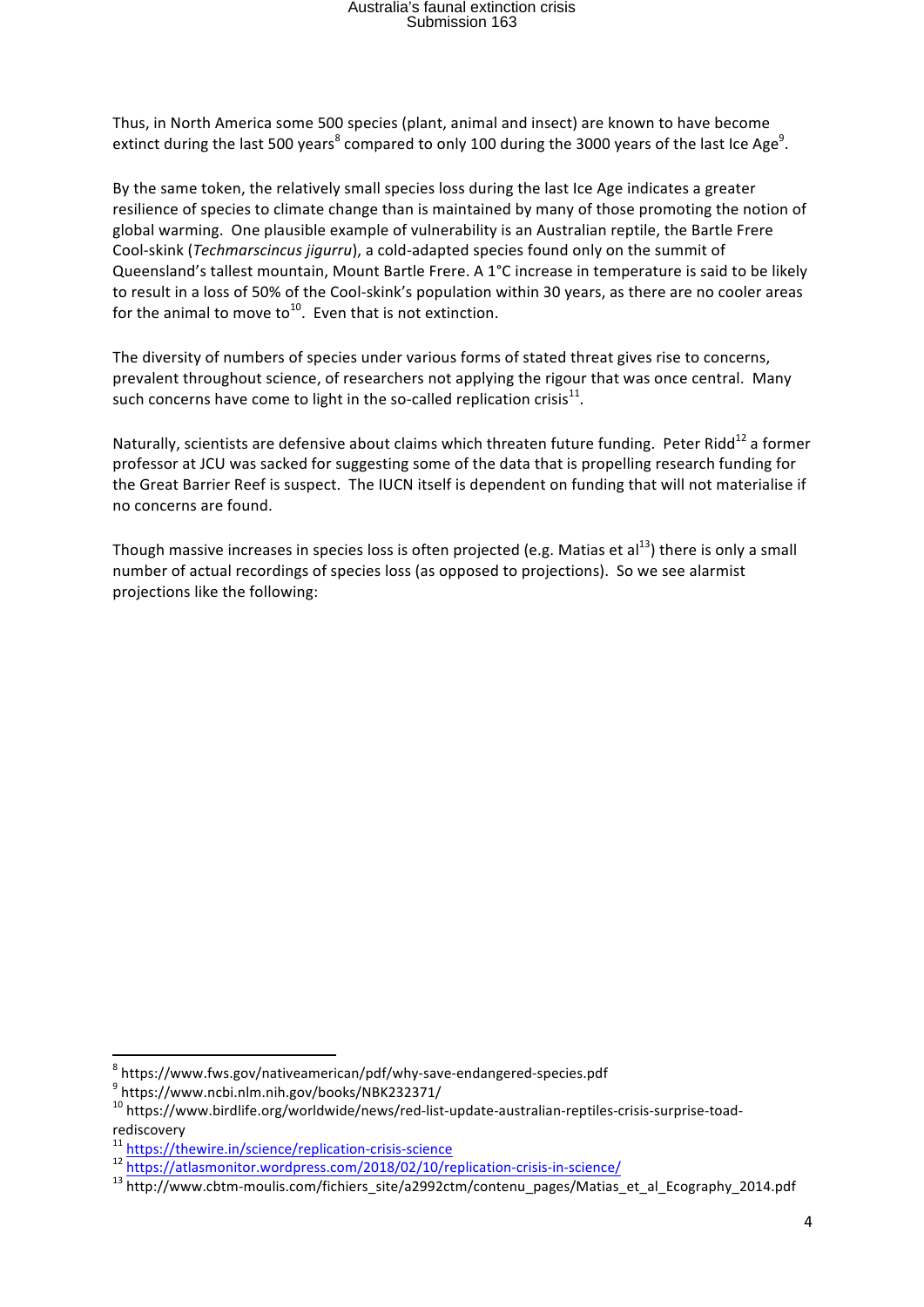

# **Humans & The Extinction Crisis**

Data source: Scott, J.M. 2008. *Threats to Biological Diversity: Global, Continental, Local*. U.S. Geological Survey,<br>Idaho Cooperative Fish and Wildlife, Research Unit, University Of Idaho.

Somewhat more soberly, the IUCN list shows the risks, at least to mammals and birds, showing little change.



Source: http://www.iucnredlist.org/about/summary-statistics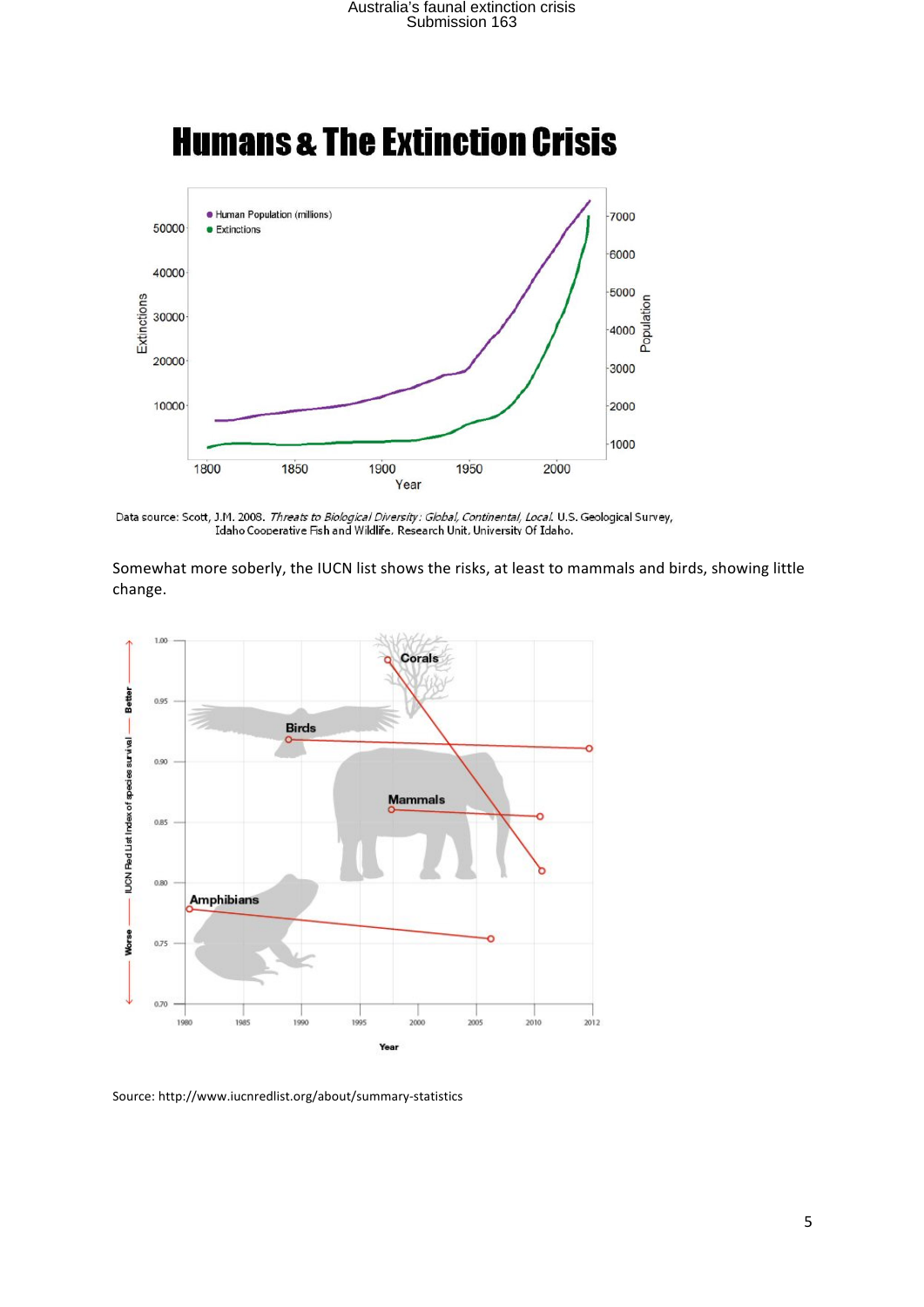According to the IUCN Red Book<sup>14</sup> "The total number of extinctions listed by IUCN has increased from 766 in 2000 (Hilton-Taylor 2000) to 784 in 2004 (Table 3.1; Appendix 3i). However, because the documentation of the number of extinctions remains very incomplete, this increase does not provide much information on the rate at which extinctions are occurring, or the number of extinctions between 2000 and 2004."

Bird extinctions appear to exhibit little sign of mounting crisis (some 10,000 bird species have been  $described<sup>15</sup>$ ).



The IUCN in 1992<sup>16</sup> produced the following time series of extinctions but this does not appear to have been updated, perhaps because it is not sufficiently supportive of the agenda. More recent data again fails to substantiate mass extinctions; in summarising this of the 44,838 species assessed worldwide using the IUCN Red List criteria, 905 are extinct and 16,928 are listed as threatened to be  $extinct<sup>17</sup>$ .

 

<sup>14</sup> https://portals.iucn.org/library/sites/library/files/documents/RL-2004-001.pdf

 $15$  Human impacts on the rates of recent, present, and future bird extinctions Stuart Pimm, Peter Raven, Alan Peterson, Çağan H. Şekercioğlu, and Paul R. Ehrlich. PNAS July 18, 2006. 103 (29) 10941-10946; https://doi.org/10.1073/pnas.0604181103

http://www.pnas.org/content/103/29/10941

<sup>16</sup> https://www.biodiversitylibrary.org/item/97636#page/224/mode/1up P200. <sup>17</sup> http://www.endangeredspeciesinternational.org/overview1.html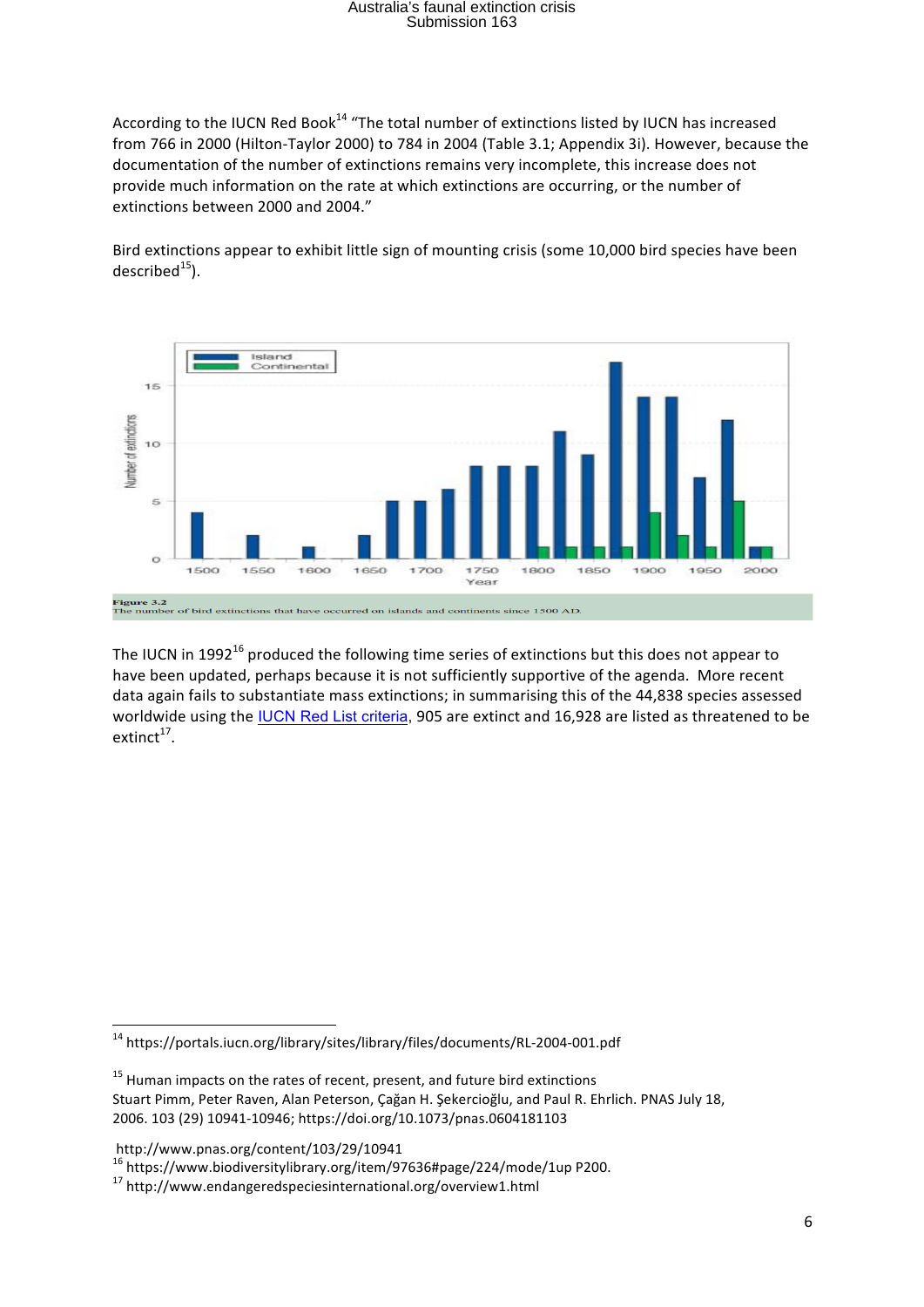|               |                       |                | <b>ISLANDS</b><br><b>MAMMALS</b> | <b>OTHER</b>   | <b>TOTAL</b> | <b>CONTINENTS</b>     |                |                |              |              | <b>COMBINED</b> |
|---------------|-----------------------|----------------|----------------------------------|----------------|--------------|-----------------------|----------------|----------------|--------------|--------------|-----------------|
|               | <b>MOLLUSCS BIRDS</b> |                |                                  |                |              | <b>MOLLUSCS BIRDS</b> |                | <b>MAMMALS</b> | <b>OTHER</b> | <b>TOTAL</b> | <b>TOTAL</b>    |
| <b>TOTALS</b> | 151                   | 104            | 34                               | 74             | 303          | 40                    | 11             | 24             | 46           | 121          | 484             |
| 1600-1629     | $\Omega$              | $\overline{2}$ | $\Omega$                         |                | 3            | O                     | $\Omega$       | ۵              | $\Omega$     | $\Omega$     | 3               |
| 1630-1659     | $\Omega$              |                | $\Omega$                         |                |              |                       | $\Omega$       | $\Omega$       | $\Omega$     | $\Omega$     |                 |
| 1660-1689     | $\Omega$              | $\Omega$       | $\Omega$                         | O              |              | o                     | $\Omega$       | $\Omega$       | $\Omega$     | $\Omega$     |                 |
| 1690-1719     | $\Omega$              |                | $\Omega$                         | $\overline{2}$ |              | $\Omega$              | $\mathbf 0$    | 0              | $\Omega$     | $\Omega$     |                 |
| 1720-1749     | $\Omega$              |                | $\Omega$                         | $\Omega$       |              | $\Omega$              | $\Omega$       | 0              | $\Omega$     | $\Omega$     |                 |
| 1750-1779     | $\mathbf{0}$          | 10             |                                  | $\mathbf{0}$   | 11           | $\Omega$              | $\Omega$       | $\Omega$       | $\Omega$     | $\Omega$     | 11              |
| 1780-1809     | $\Omega$              | $\overline{2}$ | O                                |                | 6            | $\Omega$              | $\Omega$       |                | $\Omega$     |              | 7               |
| 1810-1839     | $\mathbf{o}$          | R              | $\Omega$                         |                | $\Omega$     | O                     |                | $\overline{2}$ | $\Omega$     | 3            | 12              |
| 1840-1869     | $\overline{2}$        | Ω              | $\overline{2}$                   | 3              | 16           | $\Omega$              |                |                |              | 3            | 19              |
| 1870-1899     | 67                    | 16             | 3                                | 4              | 90           | $\Omega$              |                |                |              | 8            | 98              |
| 1900-1929     | 11                    | 19             | 3                                | 18             | 51           | 6                     |                | 3              |              | 20           | 71              |
| 1930-1959     | 37                    | 10             | $\overline{2}$                   | 6              | 55           | 25                    | $\overline{2}$ | 7              | 15           | 49           | 104             |
| $1960 -$      | $\mathbf{9}$          | 5              | $\overline{3}$                   |                | 24           |                       | $\overline{2}$ | 2              | 12           | 20           | 44              |
| No date       | 25                    |                | 20                               | 27             | 73           |                       | o              | 2              | 10           | 17           | 90              |

#### **Table 16.2** Time series of animal extinctions on islands and continents

The University of California produced the following chart on the rate of extinctions over time.



It suggests that the decline in the rate of extinctions may be inaccurate since the latter half of the  $20<sup>th</sup>$  century was not compiled at the time. The chart has not been updated.

Another documentation<sup>18</sup> based on the work of Brown and Lomolino<sup>19</sup> is shown below

 $^{18}$ https://www.geo.arizona.edu/Antevs/ecol438/lect17.html

<sup>19</sup> https://onlinelibrary.wiley.com/doi/abs/10.1002/mmnz.20000760118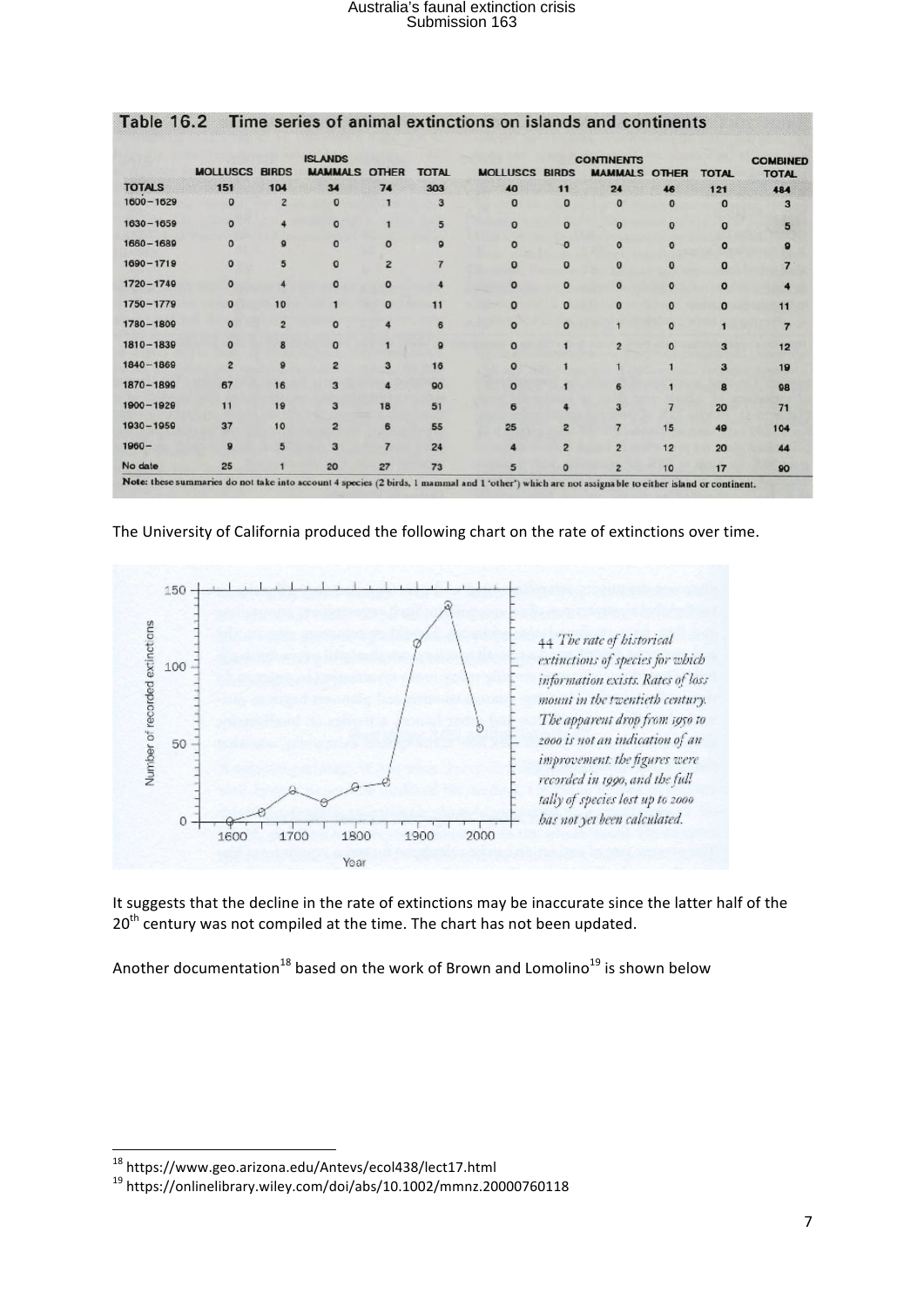

#### **Species loss in Australia: causes and effects**

In Australia human causes of species loss fall under three categories.

The first is the destruction caused by introduced species killing or outcompeting indigenous species. The second cause is habitat destruction, often the corollary of human settlement where the plant and animal life is destroyed or displaced by urbanisation, agriculture and forestry. The third is hunting. 

#### Introduced species

The effect of introduced exotic fauna is to replace or reduce the populations of various indigenous species and this appears to be the dominant factor impacting the Australian continent and other geographically isolated islands. Elsewhere, indigenous species have developed sufficient adaptability to accommodate introduce species without facing the risk of catastrophic decline in numbers.

There is a variety of reasons why a predator will rarely hunt its prey to extinction. As a species becomes rarer, the diminished population becomes harder to find and experimental studies have demonstrated the occurrence of "prey switching" where the predator switches its searches to alternatives simply because they involve less effort.

In Australia cats and foxes are thought to have hunted or be in the process of hunting some species of small mammals to extinction. One infamous case is that of the Stephen Island wren, a flightless bird comprising only a dozen or so individuals, which was wiped out by the Lighthouse keeper's  $cat<sup>20</sup>$ ).

#### Habitat destruction

 

Mankind's activities have had a more direct effect on the land, its vegetation and natural features, and on the creatures inhabiting it. Human dominance on the land is now virtually complete and control is rapidly extending to the oceans.

The concern to many people is the dominance of humans over other elements of nature since the human population commenced its rapid rise four centuries ago. In the Americas and Oceania, European settlement brought agricultural practices which had a greater impact on fauna than had previously been the case.

<sup>&</sup>lt;sup>20</sup> https://trove.nla.gov.au/work/24914996?q&versionId=45431979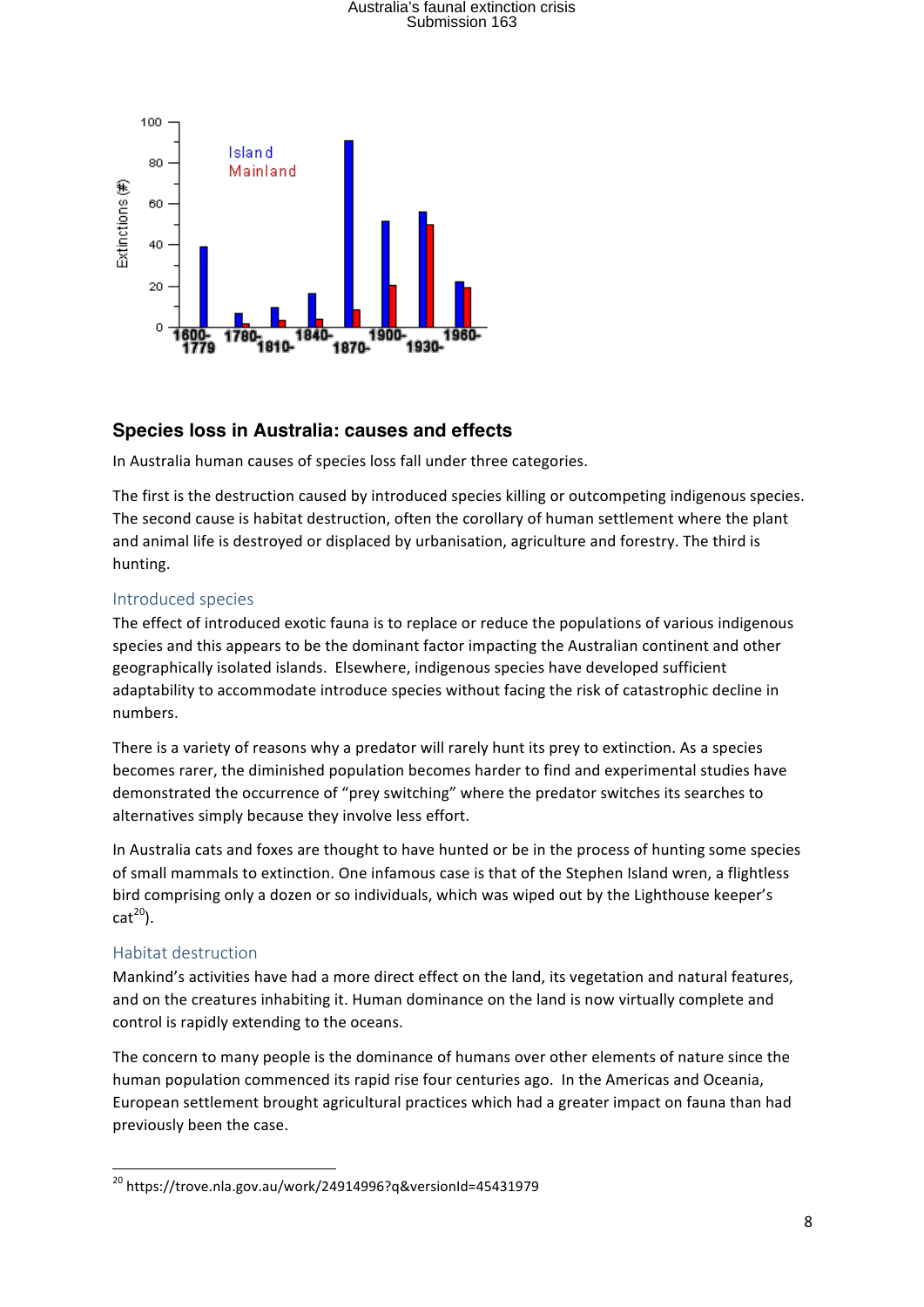The species most at risk from mankind are the large animals. There has been little evidence that species of insects and fungi and algae for example being forced to extinction by mankind replacing surface soil and foliage. Moreover, many species even larger species like kangaroos, may have increased as a result of the introduction of more nutritious grasses and more dependable water resources. Other native animal species thrive in urban environments.

#### Hunting

Hunters have been the cause of much loss of wildlife and some loss of species. However threats to extinction from this activity, especially by humans, are now rare and, indeed, the value animals from sport is likely to foster that survival. Species of prey on domesticated animals or humans have always been hunted, sometimes in ways that many opponents answering believe exhibit wanton cruelty. Some opposition is based on radical 'animal rights' agendas. Opposition to foxhunting in the UK and duck hunting in Australia may reflect these sentiments.

Paradoxically to some, the ability to hunt a species increases its value and health to ensure that wild species are preserved. The wetland areas in several locations have been fenced to ensure availability of private duck shoots - killing ducks in this way ensures their survival as a species.

Australia's reptiles face rising threats from invasive species and climate change, with 7% now classed as threatened with extinction according to the IUCN Red List. The Red List now identifies 975 Australian reptile species and almost all of the threatened species are endemic to the continent.

Invasive species are the main threat to the survival of over half of these threatened reptiles. A recent study<sup>21</sup> found that invasive feral cats alone are estimated to kill about 600 million reptiles each year. One of the many species of reptile predated by feral cats is the Grassland Earless Dragon (*Tympanocryptis pinguicolla*), which moved from the Vulnerable to the Endangered category. Changes to the intensity and frequency of fires – caused by a combination of agricultural management, the loss of traditional indigenous burning practices and invasive weeds  $-$  are an additional threat to this species. Like many Australian species, the Grassland Earless Dragon is naturally adapted to the semi-natural wildfire patterns that were in place prior to European settlement.

Another invasive species threatening Australia's reptiles is the toxic Cane Toad, which was introduced to Australia in 1935. For the Mitchell's Water Monitor (*Varanus mitchelli*), which enters the Red List as Critically Endangered, dining on the toxic Cane Toad has resulted in population declines of up to 97% in some areas, following the arrival of toads. Australia's reptiles are particularly vulnerable to poisoning by the Cane Toad as Australia has no native toads or other species that produce the same toxins. However, it would appear that native animals have adapted to the cane toad $^{22}$ .

#### Australian species loss in perspective

<u> 1989 - Jan Samuel Barbara, margaret e</u>

While the loss of any species is likely to be a matter of concern, given Australia's previous isolation, native species' lack of defences against introduced species, together with the absence of any preservation policy until recent years, Australia's loss has not been great. Most extinctions that have been recorded took place before the 20th century at a time when species preservation was not

<sup>&</sup>lt;sup>21</sup> https://www.iucn.org/news/species/201807/australias-reptiles-threatened-invasive-species-climatechange-iucn-red-list<br><sup>22</sup> Llewelyn, J; Webb, J; Schwarzkopf, L; Alford, R; Shine, R (2009). "Behavioural responses of carnivorous

marsupials (Planigale maculata) to toxic invasive cane toads (Bufo marinus)". Austral Ecology. 35 (5): 560-567. doi:10.1111/j.1442-9993.2009.02067.x.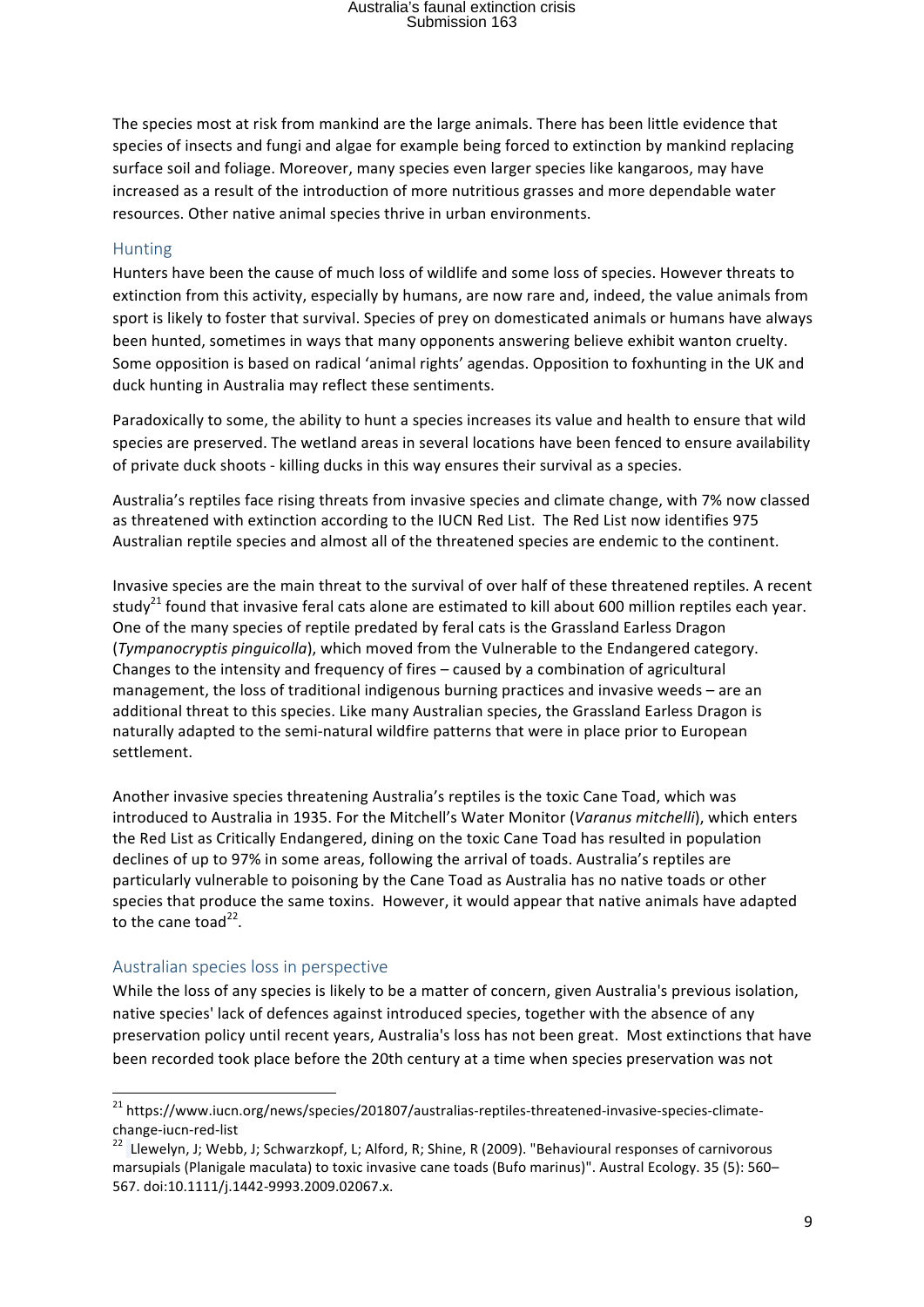accorded a high priority by humans. The IUCN Red Book lists only three Australian species as endangered or critically endangered.

There are claims<sup>23</sup> that some 21% of Australia's mammals are threatened with extinction; unlike in most other continents, the main cause is predation by feral species, such as cats. These numbers differ from those assembled by the Resources Assessment Commission<sup>24</sup>, which put seventeen of the 200 species of mammals known to be present 200 years ago presumed extinct plus one of the 730 species of bird. Figures provided by the EPBC put extinctions at  $54^{25}$ .

But we see alarmist reports like this from The Guardian claiming a national disgrace is unfolding or this report in The Conversation

Threatened Species Commissioner Gregory Andrews told ABC radio that land clearing is not the biggest threat to Australia's wildlife. His claim caused a stir among Australia's biodiversity scientists and conservation professionals, who have plenty of evidence to the contrary.

The ecologist Jared Diamond has described an "evil quartet" of threatening processes that drive species to extinction: habitat destruction; overhunting (or overexploitation); the presence of introduced species; and chains of linked ecological changes, including co-extinctions.

The ABC's "fact check" has found "Senator Di Natale's claim that Australia has "one of the highest loss of species anywhere in the world" is correct." It would be astonishing, given the continent's isolation and unique flora and fauna if this were not the case.

More scholarly data provide an even more sober picture. Even though they express concerns about species loss Woinarski, Burbage and Harrison produce this chart which shows a declining vulnerability: 

<sup>&</sup>lt;sup>23</sup> Woinarskia, John C. Z.; Burbidge, Andrew A.; Harrison, Peter L. (2015). "Ongoing unraveling of a continental fauna: Decline and extinction of Australian mammals since European settlement" (PDF). Proceedings of the National Academy of Sciences of the United States of America. 112 (5): 4531–4540. doi:10.1073/pnas.1417301112. PMC 4403217  $\overline{O}$ . PMID 25675493.

<sup>&</sup>lt;sup>24</sup> Resources Assessment Commission "Australia's Forest and Timber Resources" Background Paper March 1990

<sup>25</sup> http://www.environment.gov.au/cgi-bin/sprat/public/publicthreatenedlist.pl?wanted=fauna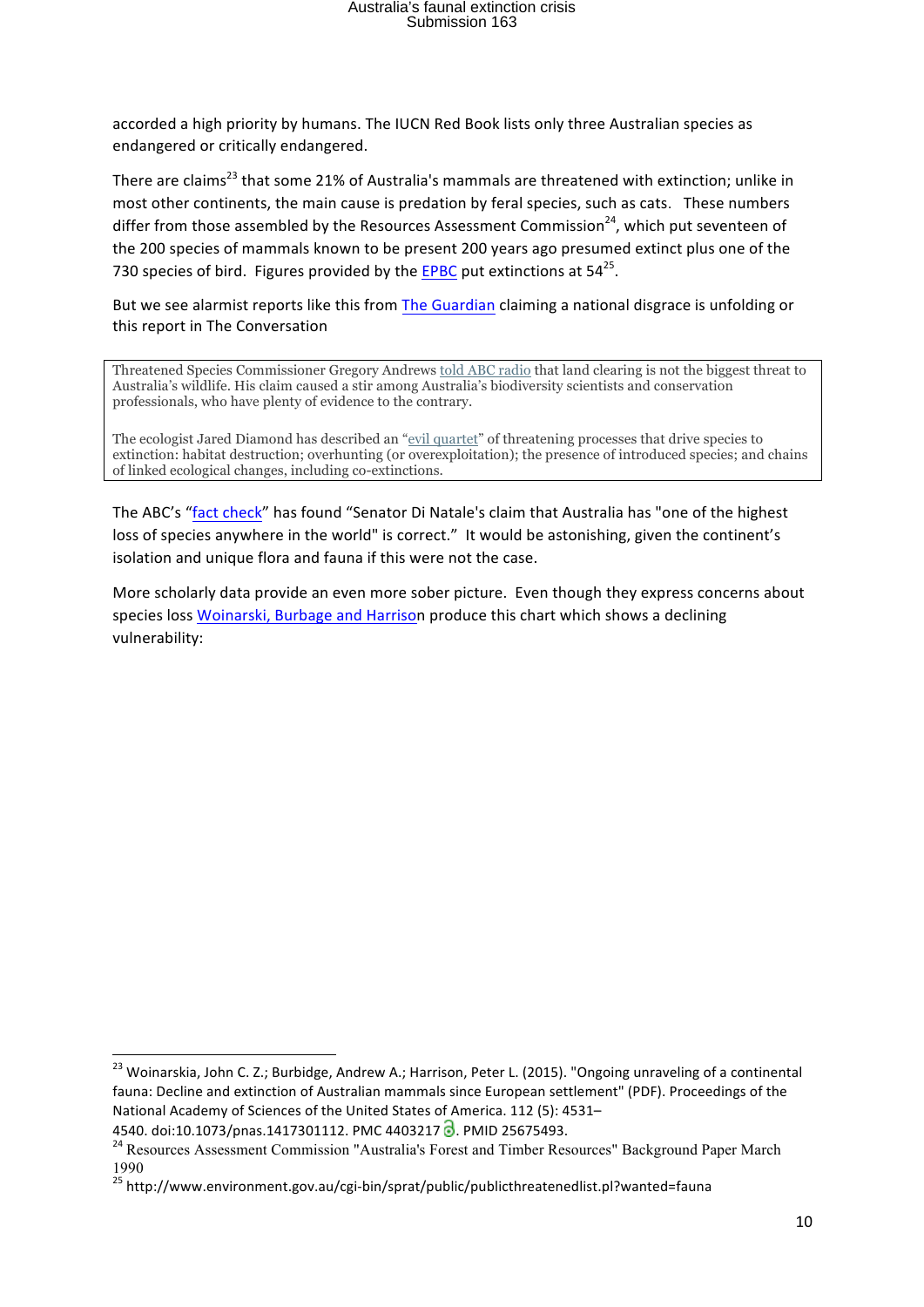

Woinarskia et al also produce this chart (Open circles denote species; filled squares also include subspecies) which indicates a less than alarming rate of species loss



There are doubtless many more species endangered in a particular area. The Growling Grass Frog (*Litoria raniformis*) is one such in Victoria, which, listed as endangered, has required considerable land set-asides, but is actually common throughout the state and in NSW<sup>26</sup>.

Many wish to see protection of "unique ecological communities" but the notion of this is so imprecise that it could cover thousands of situations and it has little relevance to species protection.

 

<sup>&</sup>lt;sup>26</sup> http://www.environment.gov.au/cgi-bin/sprat/public/publicspecies.pl?taxon\_id=1828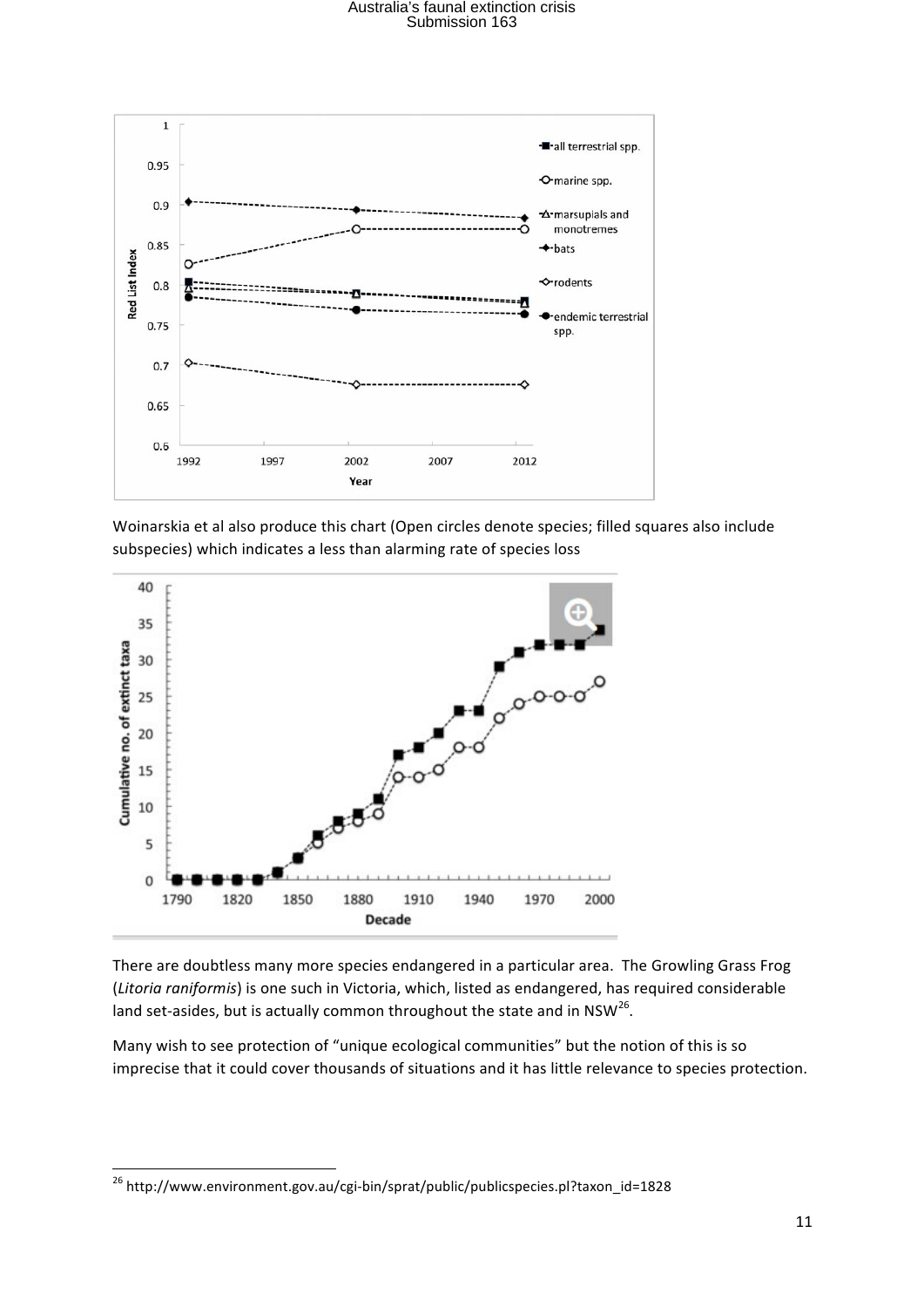### **The Value of Species for Medicine and Food**

Mankind cultivates about 150 species of plant (with wheat, corn and rice accounting for half of the output). However in addition to these plants other varieties have immense value as medicines and for hybridization.

About half of all drugs contain substances derived from living matter and in many cases the substance is unique to one species. The armadillo is the only creature, except man, known to contract leprosy and was therefore of major value for growing the bacillus before it could be synthesized. Certain species of crustaceans might prove equally useful in developing cures for cancers. 

The use value of wild biota for medicinal purposes has tended to decline over recent years. This may, in part, reflect a diminished incentive to search for new pharmaceuticals as a result of increased regulatory barriers and liability concerns. The conventional view is that given by Ehrenfel<sup>27</sup>, which stressed the lower costs of laboratory work over field searches.

All crops are derived from wild plants and many wild varieties of cultivated crops have proven to have immense value in the creation of hybrids. The resistance of cultivated strains to disease tends to atrophy and their genetic material needs to be reinvigorated - plasma from a wild variety of peanut found in the Amazon has been used to counteract the vulnerability of cultivated varieties to disease and saved an estimated \$500m. There are prospects of crossing corn with perennial wild varieties saving perhaps \$20B worldwide in planting costs. America's durum wheat was largely wiped out in the early 1950's by stem rust whilst European vines in the nineteenth century were decimated by phylloxera - in both cases the introduction of exotic strains enabled restoration.

All that said, the need for such "natural" means of combating a decline in crop resilience has all but disappeared in recent vears with the advent of Genetic Modification, both to increase plant productivity and to reduce risks of plant disease.

#### **The Value of Species for Aesthetic, Recreational and Other "Intangible" Uses**

One response to earlier publicised threats to genetic diversity has been the 1975 signing of the Convention on International Trade in Endangered Species (CITES). This has allowed lists to be established of species which may not be traded. This response is related to earlier movements for the protection of animals from slaughter, movements related to the foundation of the forerunner of the Royal Society for the Prevention of Cruelty to Animals in 1824. Particular focus of the Society was on killing of birds and its Indian branch was behind perhaps the earliest laws against international wildlife traffic, the banning of exports from India of bird skins and feathers in 1902.

CITES has not been successful in preventing the taking of many highly prized species like elephant and rhino. However, in these cases and others, where the product of the wildlife attracts a high commercial value, institutionalized protection by banning the taking and export is a misplaced policy.

According to Myers<sup>28</sup>, "for much of emergent Africa the only long term hope for the big mammals of the savannahs depends in part on the notion "you either use the wildlife or lose it".

Vesting of property rights to wild herds of species in particular areas makes use of the potency of individual property in preserving things of commercial value. Even for highly migratory animals, property rights vesting can allow control to be exercised. Export bans unfortunately lead to

<sup>&</sup>lt;sup>27</sup> Ehrenfeld D. "Why put a value on biodiversity?", in Wilson E.O. (ed.) "Biodiversity", National Academy Press, p 212-2161988

Myers N "A Farewell to Africa" International Wildlife, Nov/Dec 1981, p36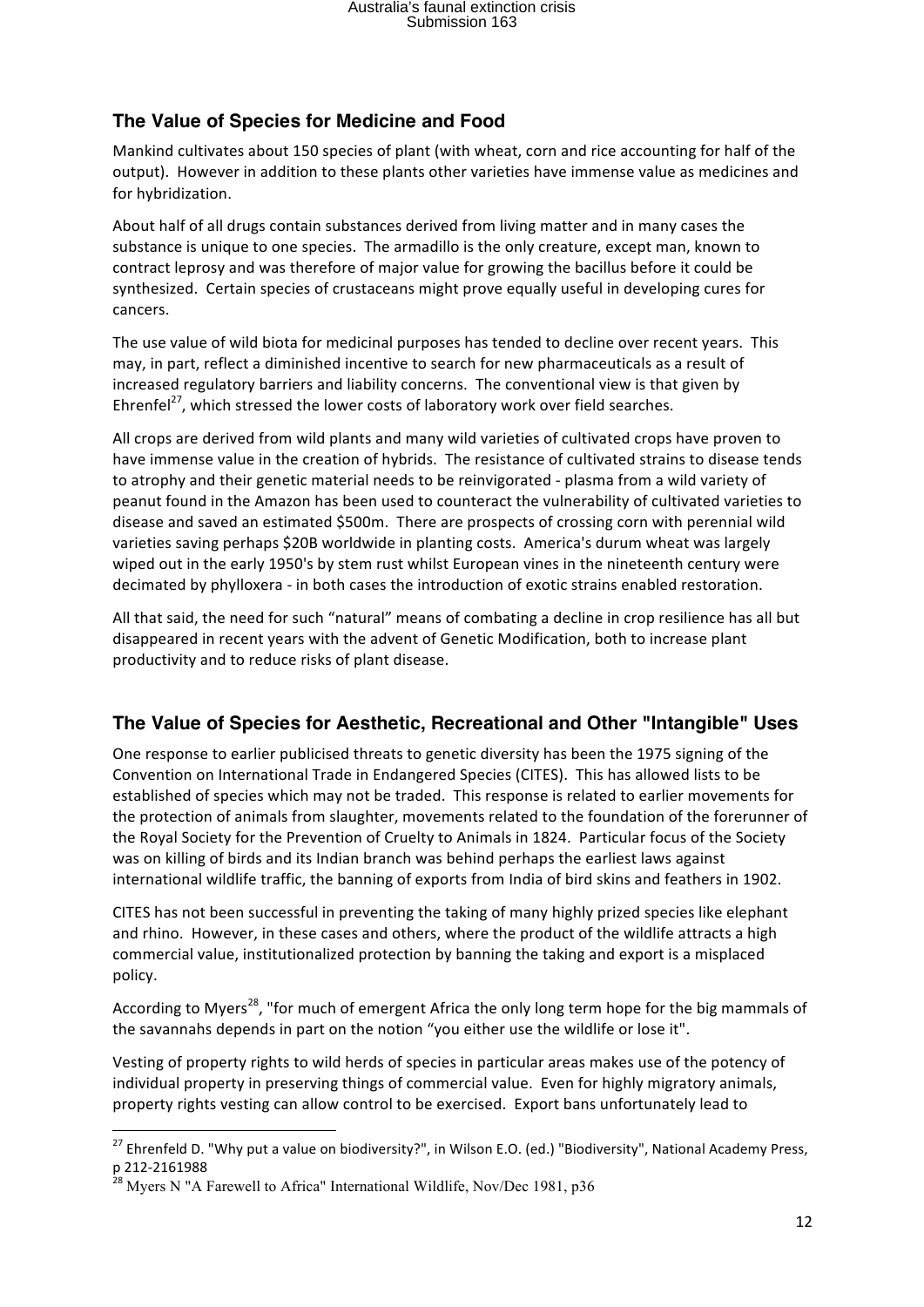excessive taking (the poacher has no interest in preservation since he cannot benefit from it) and excessive loss of the product due to the clandestine methods of transport which smugglers must use.

Examples of property right arrangements that ensure sound resource management have been identified and researched in the preservation of wildlife. Traditionally in Europe private land ownership had enabled deer, boar and bears to survive as fugitive animals to be hunted. More recently, allowing private ownership of wild elephant herds in Africa has had dramatic effects quite contrary to those experienced in publicly owned game reserves. Simmons and Kreuter<sup>29</sup> detail the different experiences of contrasting property regimes on elephant herds. Kenya, where the national parks are owned by the government, has seen its elephant herds depleted by poachers and encroaching peasants over many decades. Between 1979 and 1989 the country's elephant population fell from 65,000 to 19,000. This is in spite of trade in elephant products being banned and poachers facing the most severe punishment. By contrast in Zimbabwe and Botswana, where elephant hunting is permitted and peasant villages have forms of property rights to the elephant and allow hunting and sale of products, numbers have risen. Over the 1979 to 1989 period growth in the herds of Zimbabwe and Botswana exceeded Kenya's loss.

The reaction of the world community to the plight of the elephant is misjudged. Rather than encouraging preservation approaches which have enjoyed such spectacular success in southern Africa, the response to Kenya's problem has been for developed countries to ban elephant product imports. While reducing the incentive to hunt wild elephants, this does little to discourage the encroachment by peasants of land used by elephants in Kenya. Moreover, it vastly devalues the worth of southern Africa's protected and harvested resource - income producing assets are at a stroke transformed into pests which trample crops to the detriment of peasants' income earning potential. The outcome will almost certainly be contrary to the intentions of the sponsors of the ban. Unless the approach is reversed the herds in southern Africa will, like those in eastern Africa, become endangered because they have become a liability.

#### **The Potential for Further Use of Property Rights Solutions**

Privatising control over an asset, whether it be land, wildlife or housing generates considerable incentives for its preservation. Just as mediaeval European princes went to great lengths to prevent their wildlife from being poached, self-policing of this nature is considerably more effective in African game parks. However self-policing requires adequate incentives to allow income to be earned or utility to be enjoyed equivalent to that of alternative uses of the resource. Denial of markets prevents this occurring.

The issue becomes more complex where the wildlife or wilderness land competes with other uses for which it is incompatible. Africa's growing population and need for crop and rangeland make it barely conceivable that wildlife numbers could continue at the level of their previous eras. African gazelles compete with cattle for fodder; elephants do likewise and in the process trample crops; lions prey on native cattle.

Although European settlement in Australia brought increased numbers of native animal species, as a result of the introduction of more productive grasses, this rather felicitous outcome is unlikely to occur elsewhere. Nonetheless, the importance of tourism, the natural adaptation of the larger native animals to Africa and the value of the products from these animals means that their preservation is not at risk if sound policy approaches are followed. These must be based on individual and not government ownership.

 

<sup>&</sup>lt;sup>29</sup> Simmons RT and Kreuter UP "Herd Mentalities" Policy Review, p46-49 Fall 1989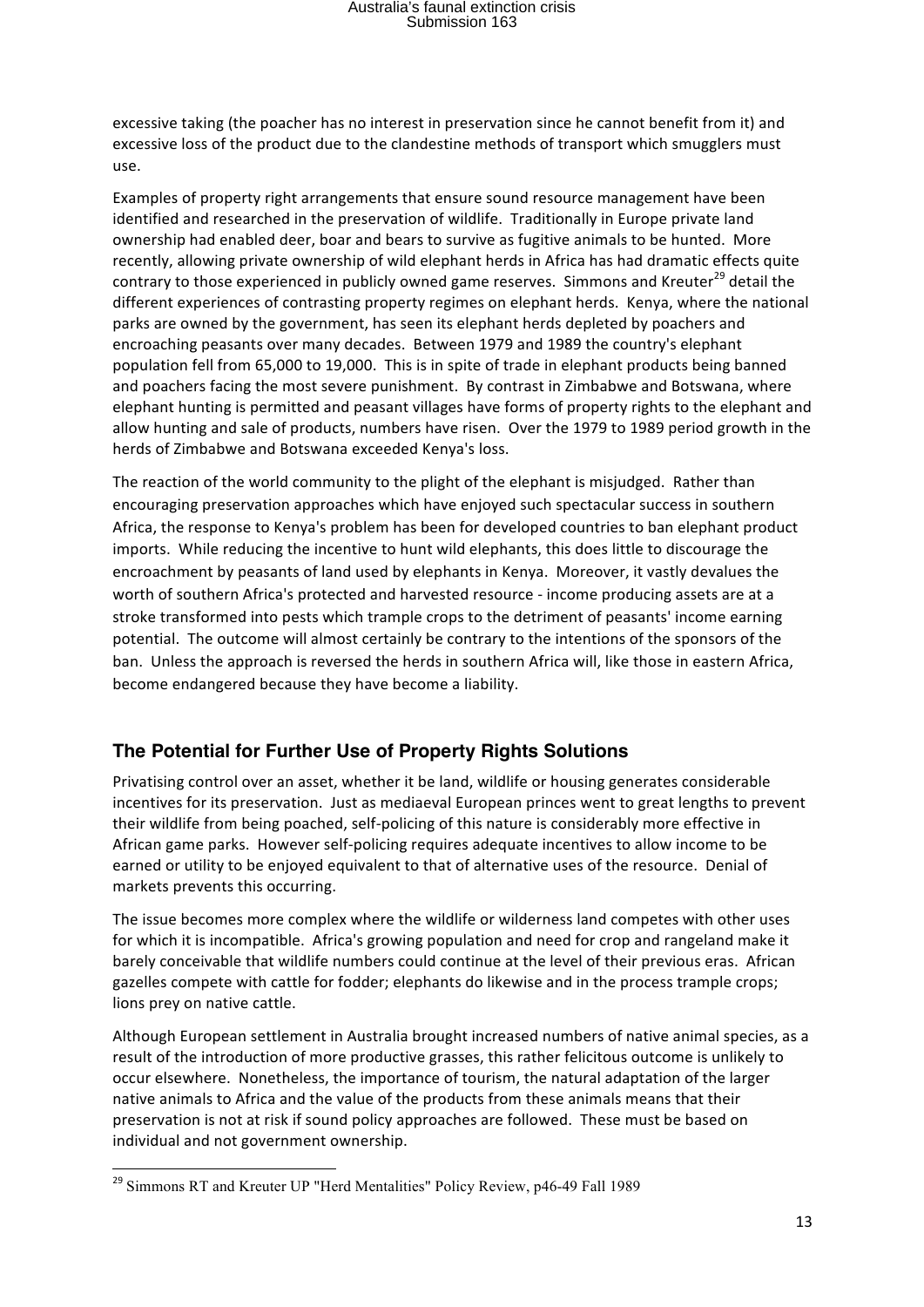For species of known commercial value, the property rights solution would see an individual or organisation acquiring rights, say, to the taking of parrots over a particular area. Having such rights in perpetuity (which may be coterminous to the rights of farmers in the area) the rights holder would take steps to ensure the birds' survival. This may involve coming to arrangements with landowners to prevent them shooting birds and to ensure the maintenance of critical habitats both in the areas where they are harvested and over areas to which they migrate.

Although a property rights approach might be applicable for certain species, it is much less easy to envisage such solutions to ensuring the continuation of species for which no value is presently envisaged. Some such species we want to eradicate or at least to maintain only under the most controlled circumstances. Thus the armadillo's usefulness for investigating leprosy is a means to an end of exterminating the organism responsible for the 34,000 annual cases of the disease. Few would wish to see the sleeping sickness bearing tsetse fly preserved in any great number.

The option for preservation in these cases are in situ or ex situ preservation. Zoos and wildlife parks are major ways of ensuring ex situ preservation of animals. The International Board of Plant Genetic Resources has stored about one million species of plant. Neither of these methods is fully satisfactory. The species kept under such conditions do not evolve alongside their natural predators; moreover the keeping of genotypes of such species is totally impracticable.

Refugia - lands set aside - especially those with an abundance of species, offer a better, though much more expensive solution. The more important of such areas are found in the tropics. Some tropical developing countries, notably Brazil and Indonesia have already set aside large areas of land as refugia. Well endowed environmental bodies in the west have likewise bought large tracts as land in tropical countries as refugia. This makes use of "clubs" of interested individuals coming together to promote and fund ventures for which they share a common goal.

Where ownership is not possible, bans on taking may be the only recourse but, where the species' activities conflict with farming and where its appeal as a tourist site is slender, its future existence is likely to be precarious. Moreover, where absolute bans are placed on activities which harm endangered species, it is likely that previously unknown species will be discovered when major developments are in prospect. Such discoveries present difficult political decisions - as has occurred in the US case of the Tenneco Dam and the previously unknown dart minnow (a species which research later showed was widely located and not vulnerable). Similar such claims accompany almost every major prospective development- even mines like Adani which have a small footprint. The claims require considerable resources, private and public, and adversely affect national income.

In spite of competing demands, increased tourist accessibility means acceptable balance can be developed for a great many species of fauna and flora, a balance that is best ensured by defining and protecting private property rights so that the costs of resource use on the environment are recognised.

Part of the problem of assigning values is the free access which is made available by publicly owned wilderness areas. The lack for the most part of an entry price into these areas means that, first inadequate revenues are gathered to ensure their protection and secondly no mechanism is in place to allow rationing and mitigate congestion.

There remain four classes of species for which market solutions based on property rights are more problematical. These comprise first, that which is not valued because nobody would pay to use or see it; secondly the previously mentioned taxa with negative value – species like the brucellosis organism or tsetse fly for example; thirdly species that are undiscovered or at least undocumented; and fourthly, migratory species around which boundaries cannot readily be drawn and ownership defined in some way.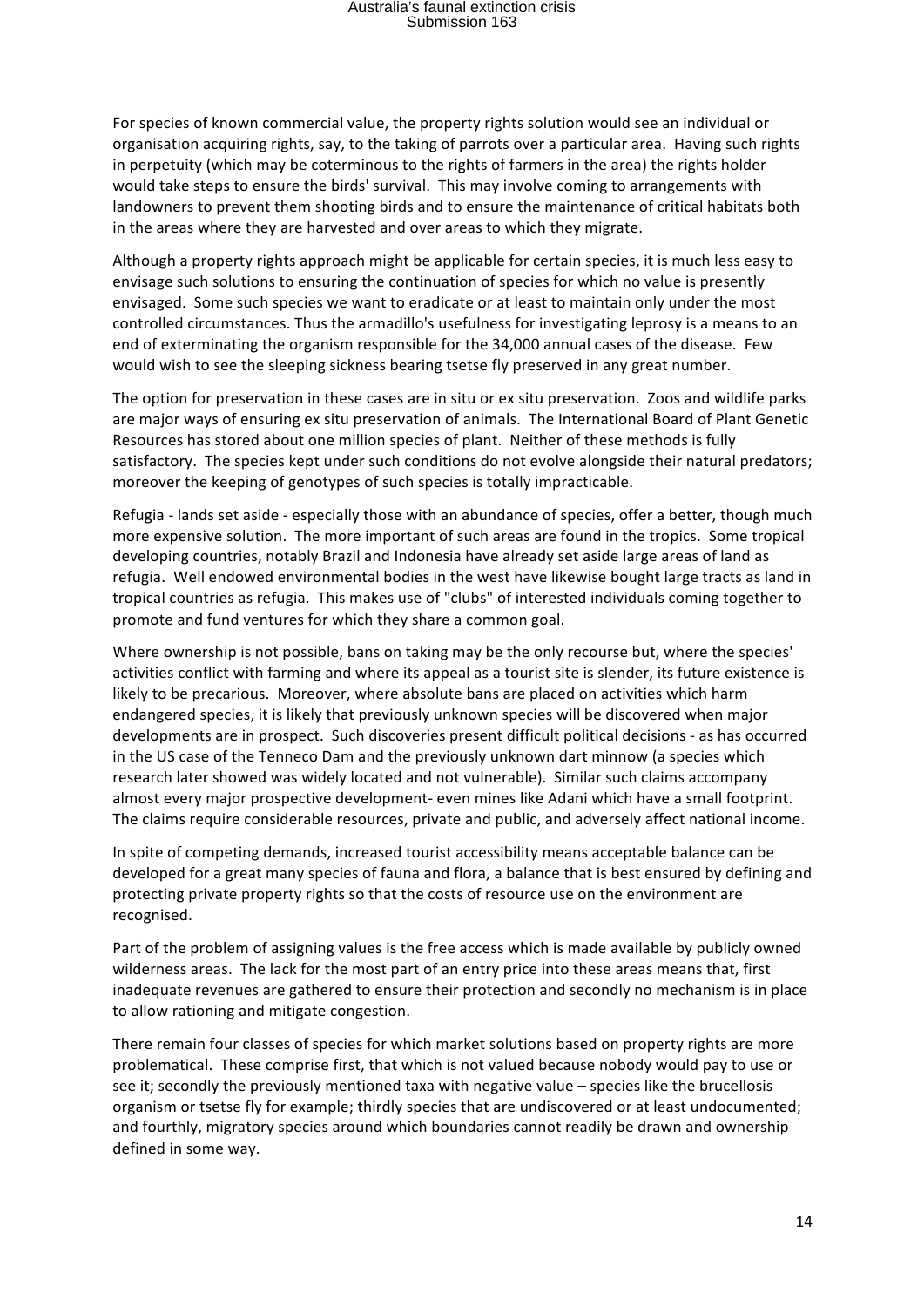The lack of (or negative) value placed on these species can be argued as equivalent to placing a minimal value on their preservation and ways are being explored to allow a more accurate value to be placed on these species by assigning ownership. Some "unvalued" species are already in reality valued:- people voluntarily pay to preserve them through subscribing to organisations like the Wilderness Society that allocate funds for particular causes on behalf of the subscribers. In this respect, the US has a number of private foundations, of which the Nature Conservancy and the Audobon Society are the best known, which between them own considerable landholdings. Not only do these sorts of agencies provide a genuine measure of what people are willing to contribute to conservation, but they have two other advantages. First, they are competing one with the other for funds; they must therefore ensure their expenditures are targeted to those ventures subscribers consider to be most worthy, while maintaining a cost effective organisation. Secondly, because they are operating within the conventional market, they have less opportunity to adopt the route of lobbying for a regulatory alternative to making expenditures; such an alternative is never costless and offers no commercial yardstick on the true costs.

#### **Concluding Comments**

<u> 1989 - Jan Samuel Barbara, margaret e</u>

Considerable uncertainty remains about the rate of loss of species and the effect this might have on human welfare and happiness. It must always be recognised that not all things are worth preserving. Some 99 per cent of all the creatures which have ever existed are now extinct and only a tiny proportion of these extinctions are due to mankind.

Government control and intervention has been the most frequent advice to the resolution of environmental questions like those species preservation. The input of economic analysis has largely involved cost benefit analysis based on shadow prices people are estimated to be prepared to pay for the preservation of certain conditions. In recent times, cost benefit analysis has been augmented by the application of market research techniques through the contingent valuation method.<sup>30</sup> Such methodologies do however tend to result in higher valuations than appropriate since people are asked about a single or limited number of conservation options and as with the reaction to the "third door-knocker" on a Sunday morning, budget limitations will tend to reduce the values once they are confronted by all claims for conservation.

There is a considerable increase in the creation of land and waters conservation areas.

<sup>&</sup>lt;sup>30</sup> see Mitchell, R.C. and Carson R.T., "Using Surveys tom Value Public Goods", Resources For the Future, Washington D.C., 1989.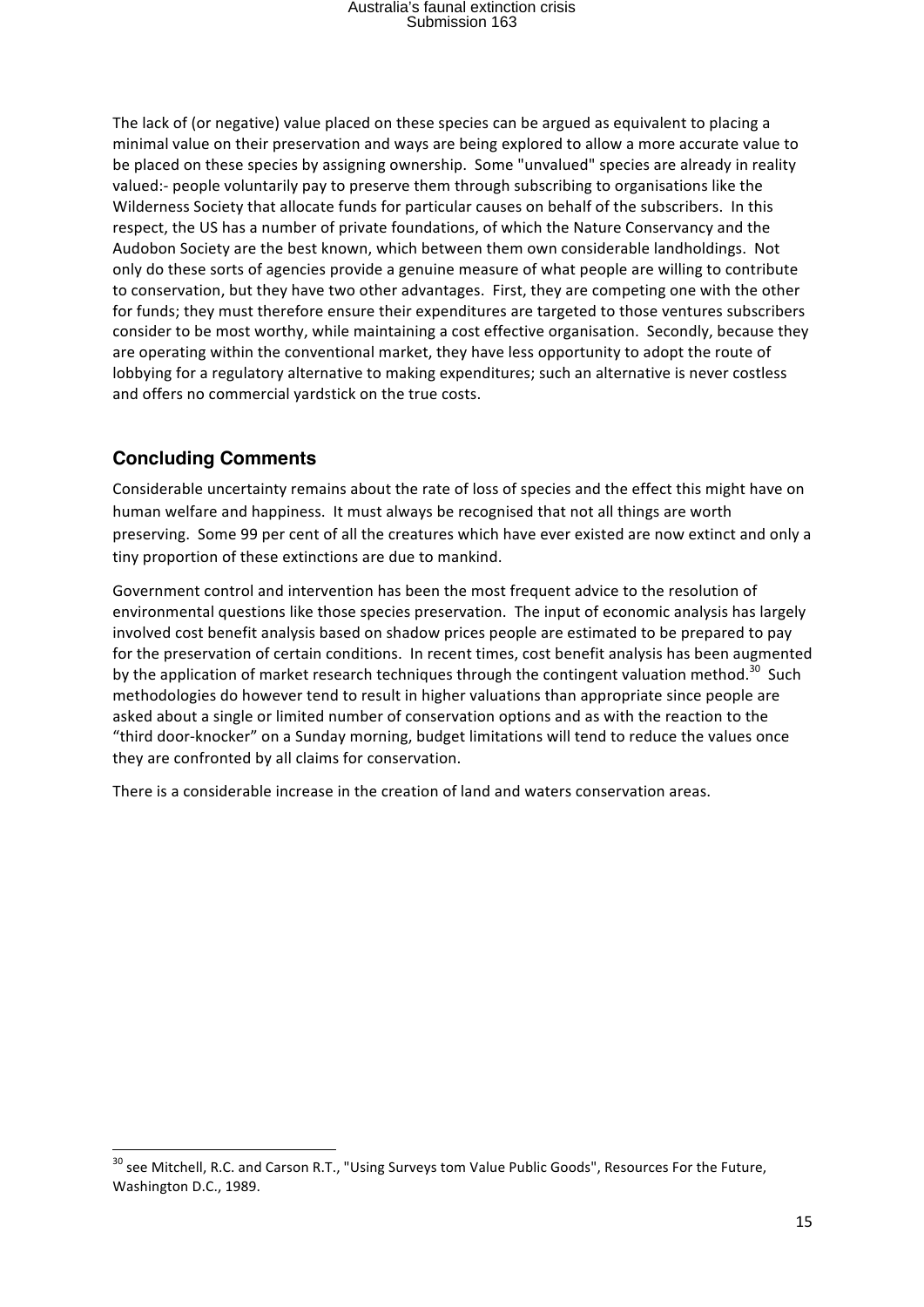

Source: Department of Environment Water Heritage and the Arts, 2009b

10. Increase in area of Commonwealth marine protected areas, 1980-2009



Source: Department of Environment Water Heritage and the Arts, 2009b

The agenda is being set to increase these.

It is difficult to see a species crisis taking place. Many use claims of this as a means of seeking further to control private land ownership with additional layers of oversight. The ACF has called for more rigorous laws against logging and land clearing as well as new institutions with greater powers over landowners and a \$1 billion fund.

Such oversights not only infringe on ownership rights but inevitably bring greater costs stemming from farmers and other landholders being required to undertake considerable expenditures to persuade the authorities that their commercial activities are not impinging on the survival of species. It would be most regrettable if this inquiry were to add further to the regulatory burdens on farmers, businesses and individuals. This is especially so since the risk of species loss, at least as a result of such commercial activities, is negligible.

The losses projected are largely as a result of introduced feral animals, especially cats. It would seem that this could be countered in two ways. First by measures to limit cat numbers – perhaps by introducing a bounty on feral cats (easily differentiated from domestic cats) and second by encouraging "exclosures", areas of preservation in which feral animals - including rabbits and dogs as well as  $\text{cats}$  – are kept out.